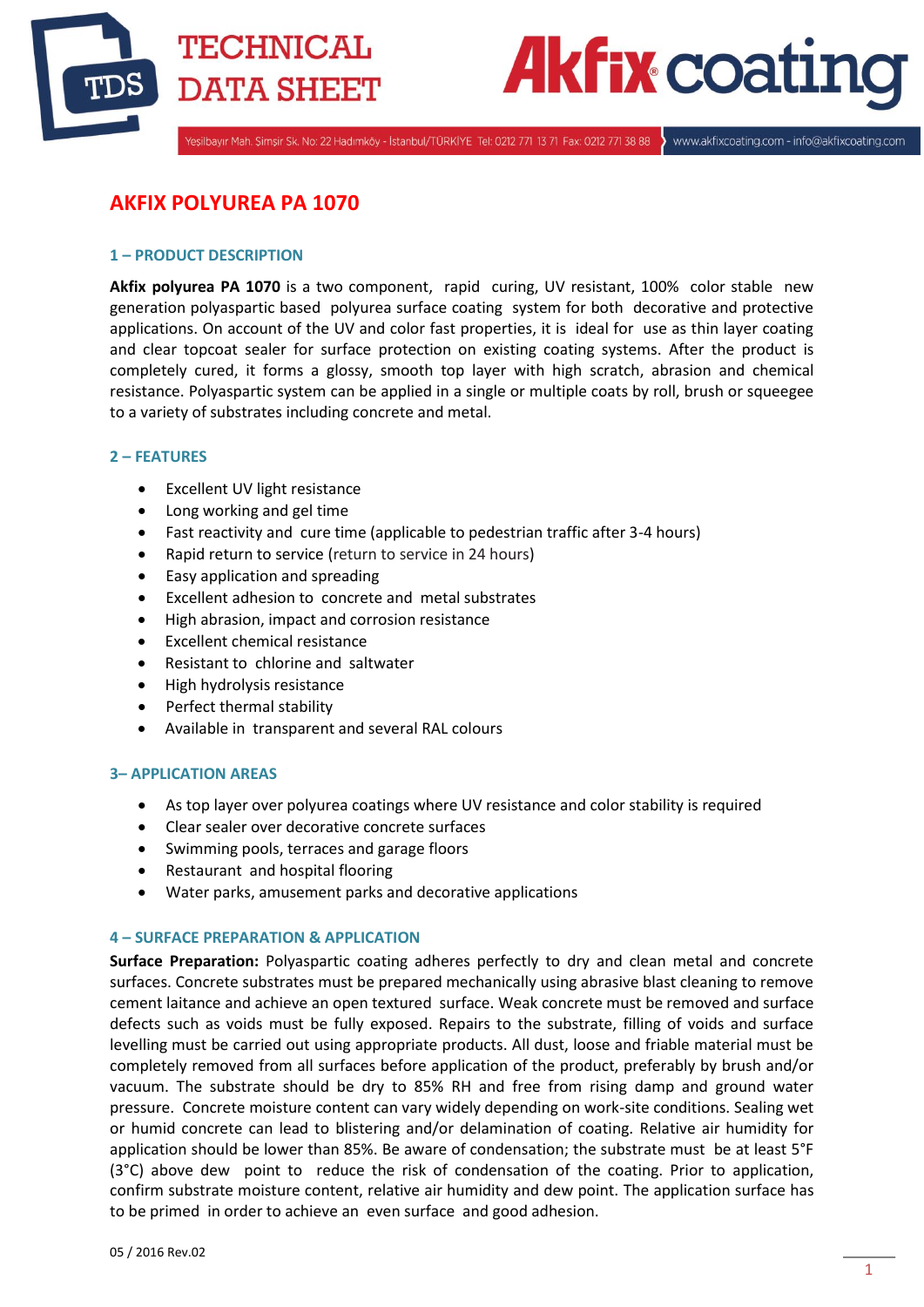

# **Akfix coat**

www.akfixcoating.com - info@akfixcoating.com

Yeşilbayır Mah. Şimşir Sk. No: 22 Hadımköy - İstanbul/TÜRKİYE Tel: 0212 771 13 71 Fax: 0212 771 38 88

After the primer is cured, apply the product. For metal substrates sandblasting and priming is recommended for best performance.

**Mixing:** Before using the both components have to be stirred well separately and then component B has to be poured into component A completely and then the combined products must be mixed thoroughly with a paddle mixer on slow speed for two minutes until a homogenous liquid achieved. Stir gently, avoid over mixing or creating a vortex that would introduce air. After mixing the product should be rested for 2-3 minutes. Do not mix below the dew point, which will shorten the pot life. Do not apply in direct sunlight when temperatures and humidity are high.

**Application:** The product can be applied by roller, brush or squeegee. Roller application is the recommended process. Ideally the roller should be an industrial grade phenolic resin core with a synthetic nap. Small chip brushes may be used along the perimeter and in more difficult to reach areas. Maximum application thickness in a single application is 0,25 mm. Material will be dry to the touch 1-2 hours after application, dependent on ambient temperature, slab temperature and humidity. When applying two coats the first coat must be tack free before applying the second coat and the product may be recoated within 2-24 hours following application The times specified can only be used as guidelines. The exact times have to be determined by testing on site. All application equipment must be cleaned with acetone, MEK, MIBK and xylene like solvents.

**Nonskid Finish:** Polyurea PA 1070 can be used to produce a durable nonskid finish with different textures. The desired nonskid additive should be added to the resin component and thoroughly blended prior to mixing with the iso component. Apply at a maximum wet film thickness of 0,15 mm for best results. If wet film thickness is too high the nonskid effect will be lost and surface appearance will not be uniform. If higher film build is required apply multiple thin coats for best performance and uniform appearance. Optionally, the non-skid coat can be applied as the final coat only.

# **5- PACKAGING**

 10 kg set; 4 kg bucket (Amine side) 6 kg bucket (Isocyanate side)

# **6- SHELF LIFE & STORAGE CONDITIONS**

Polyurea components are sensitive to moisture. Keep polyurea components in tightly closed containers. Store the polyurea components between 20 -30 °C. It has nine months of storage time, if stored according to stated conditions.

# **7- SAFETY**

Avoid breathing vapors. Avoid contact with skin and eyes. Take precautions during application. Wear suitable protective clothing, gloves and eye/ face protection. Adequate ventilation of the working area is recommended. Refer to SDS sheet prior to use.